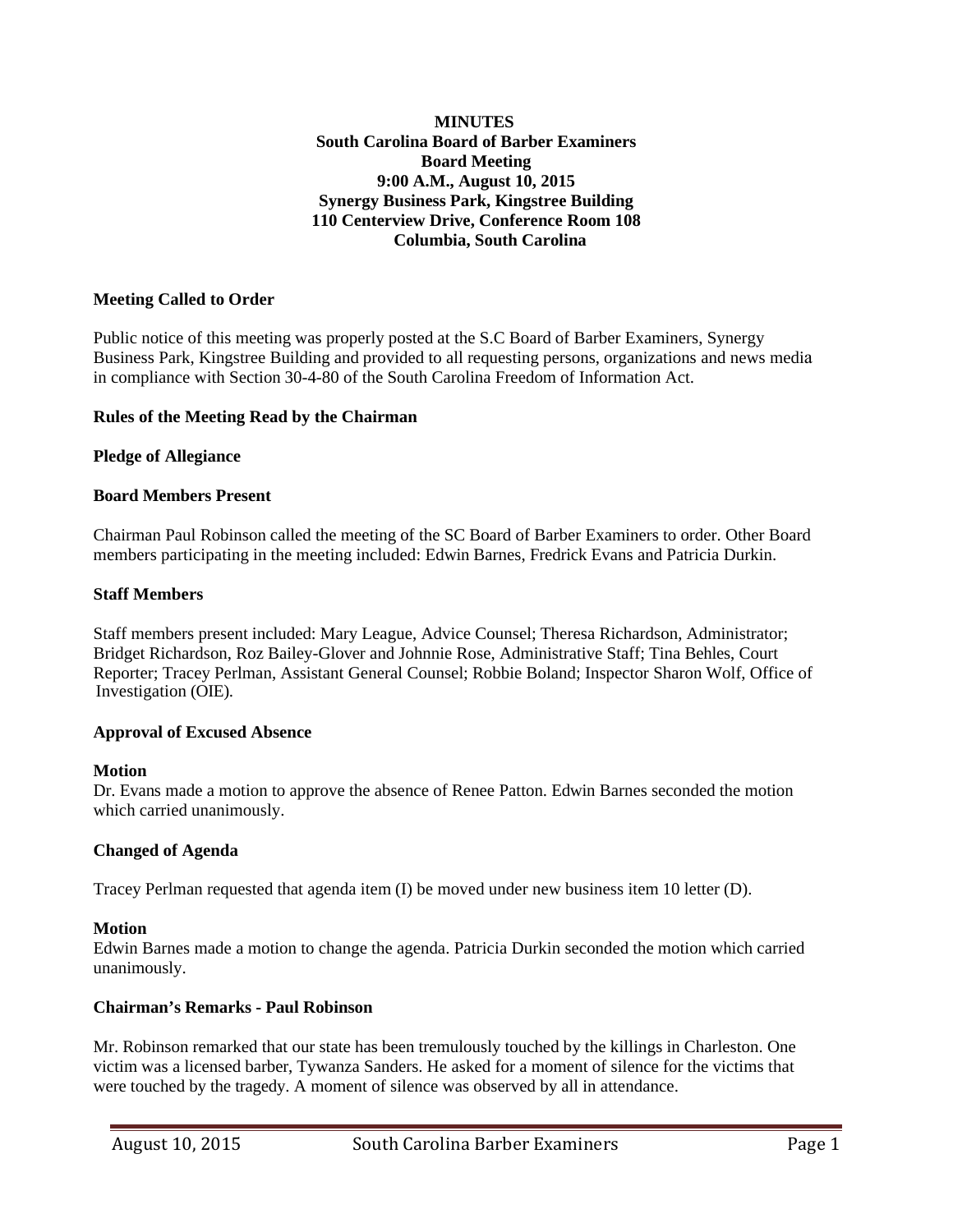# **Approval of Minutes-June 8, 2015**

## **Motion**

Patricia Durkin made a motion to approve the minutes for the June 8, 2015 board meeting. Dr. Evans seconded the motion, which carried unanimously.

## **Administrator's Remarks - Theresa Richardson**

## **OIE Report - Sharon Wolfe**

Sharon Wolfe presented the OIE case report from January 1, 2015- July 29, 2015. There were a total of cases received during the above time frame which included: 6 cases in inactive investigation, 1 closed 64 case, 13 cases marked do not open, 5 open cases, 3 cases pending board action and 4 cases pending IRC 65 hearings. Additionally there were a total of 6 active cases, 5 unknown cases, 4 cases of unlicensed practice, 14 cases of noncompliance with Statues and Regulations, 4 non classified cases and 9 cases of 67 unlicensed practice. There were a total of 15 closed cases and 16 do not open cases.

## **IRC Report - Sharon Wolfe**

Sharon Wolfe presented IRC report from July 29, 2015 citing 4 formal complaints.

# **Office of Disciplinary Council (ODC) Report - Tracey Perlman**

Tracey Perlman presented the ODC report stating that, as of July 28, 2015 there were 3 open cases, 2 cases pending action, 1 case pending hearing and 5 closed cases. After June 3, 2015, 5 cases were closed.

## **Inspection Report-Robbie Boland**

Robbie Boland presented the inspection report stating that in May of 2015 there were 71 shops where an inspection was attempted, 18 shops that were closed at the time of inspection and 53 shops were actually inspected. In June of 2015 there were 74 shops where an inspection was attempted, 15 shops were closed at the time of inspection and 59 shops were actually inspected.

# **Budget**

The board budget had an increase due to security software; however, the budget should be going in the right direction. Mr. Robinson stated that in the previous month the board's revenue was going down but it looks now like it is moving in the right direction. Ms. Richardson stated that staff was still processing reinstatement applications which would show a decrease in the deficit. Staff has been doing things differently by emailing correspondences instead of mailing notices. Dr. Evans stated that he does not want the Board to be held accountable for something that happened out of the Board's control.

## **Proposed Board Meeting Dates for 2016**

The Board approved board meeting dates for 2016 with one exception, changing October 3, 2016 date to October 10, 2016.

## **Motion**

 Dr. Evans made a motion to approve the 2016 board meeting dates. Patricia Durkin seconded the motion, which carried unanimously.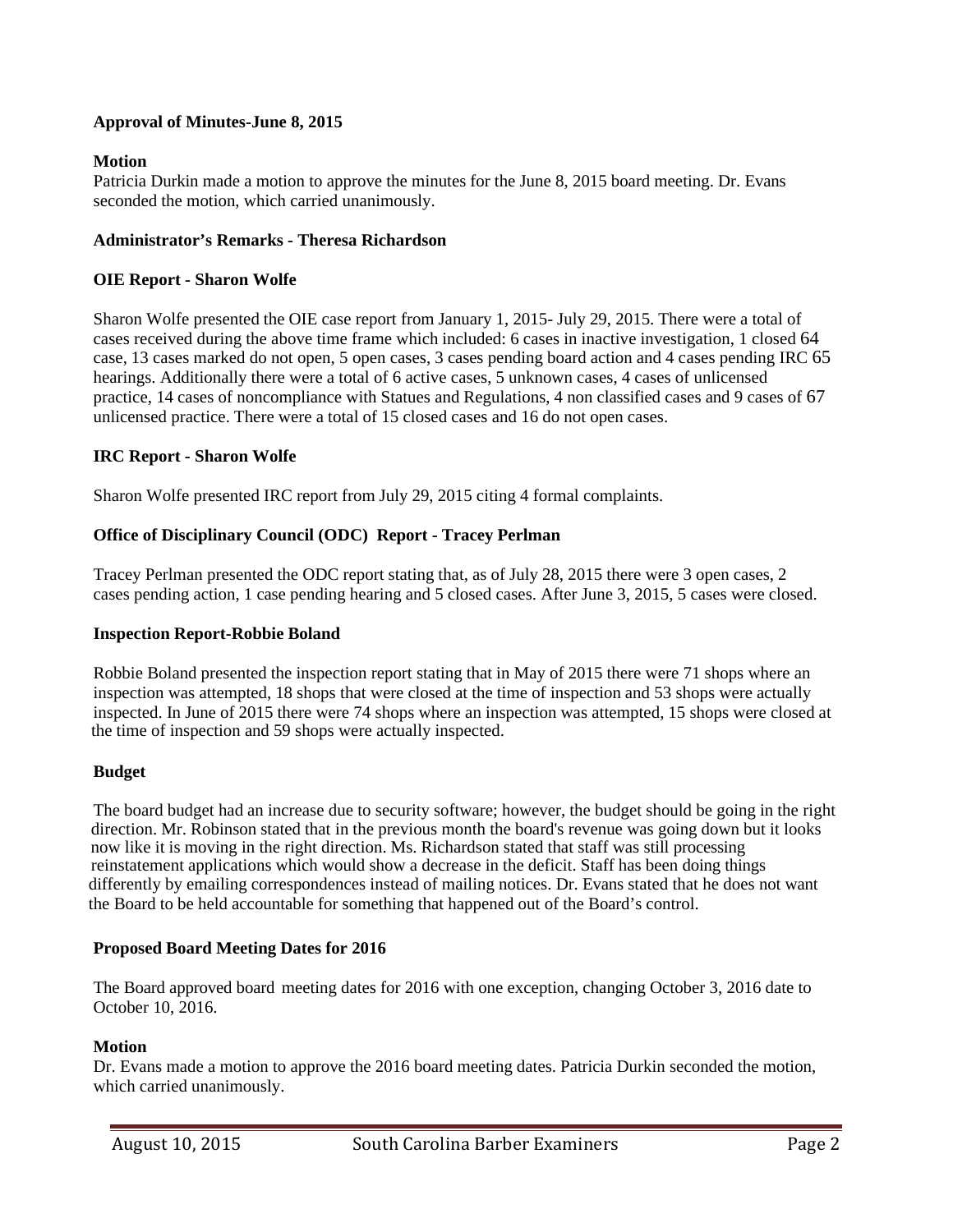## **Old Business**

There was no old business

#### **New Business**

## **Late Reporting of Monthly Barber Hours**

The question was raised by Mary League regarding late submission of student hours and subsequent consequences. Mr. Robinson stated the first offense would be a fine of five hundred dollars. Mr. Robinson felt like barber instructors turning in late hours is a detriment to the students. The administrator and inspectors requested a tiered fee structure; making the first offense five hundred dollars but making sure we are not too lenient with that tiered fee structure. An alternate suggestion was made that the first offense was not five hundred but the concern was a show of leniency. Mr. Robinson suggested the first offense being set at two hundred and fifty dollars but making sure reports are turned in by the tenth of each month. Mr. Evans suggested that the first offense would warrant a warning, the second offense would carry a two hundred and fifty dollar fine, third offense would carry a five hundred dollar fine and fourth offense would warrant a hearing. Theresa Richardson asked the Board for guidance on how staff should process student monthly hours, discussion ensued. The board made the recommendation that Staff should process any envelopes post marked before or on the  $10<sup>th</sup>$ . Envelopes post marked the  $11<sup>th</sup>$  will be considered late and Ms. Richardson was tasked with submitting complaints for schools and instructors found not in compliance.

#### **Motion**

Dr. Evans made a motion to change the resolution guidelines regarding student monthly hours to a first offense warning, second offense fine of \$250.00, third offense \$500.00 fine and fourth offense warranting a hearing. No one seconded the motion.

Mr. Robinson explained due to no other motions the resolution guidelines will remain the same. First offense is a fine of \$500.

## **Motion**

Dr. Evans made a motion to enter executive session to obtain legal advice. Edwin Barnes seconded the motion which carried unanimously.

#### **Motion**

Dr. Evans made a motion to enter back into regular session. Edwin Barnes seconded the motion which carried unanimously.

During executive session no motions were made and not votes were taken.

## **Review for Consideration of Secondary Barber Program Curriculum - Dr. Glover**

Dr. Glover voiced concerns regarding guidelines for secondary barber programs. Stating that programs must be in compliance and consistent statewide. Her first concern was the 1540 hours required for graduation in secondary programs. At one point, we were told that the department could divide the hours at their discretion and asked for clarification. Discussion ensued. The question arose regarding students not completing the 1500 hours in a secondary program and what would become of the hours completed. Once the student exits the secondary program, they are no longer under the secondary program guidelines. Mr. Robinson did not see an issue with students receiving more hours than the Board requires.

## **Motion**

Dr. Evans made a motion to approve 1540 hours for secondary programs. Patricia Durkin seconded the motion which carried unanimously.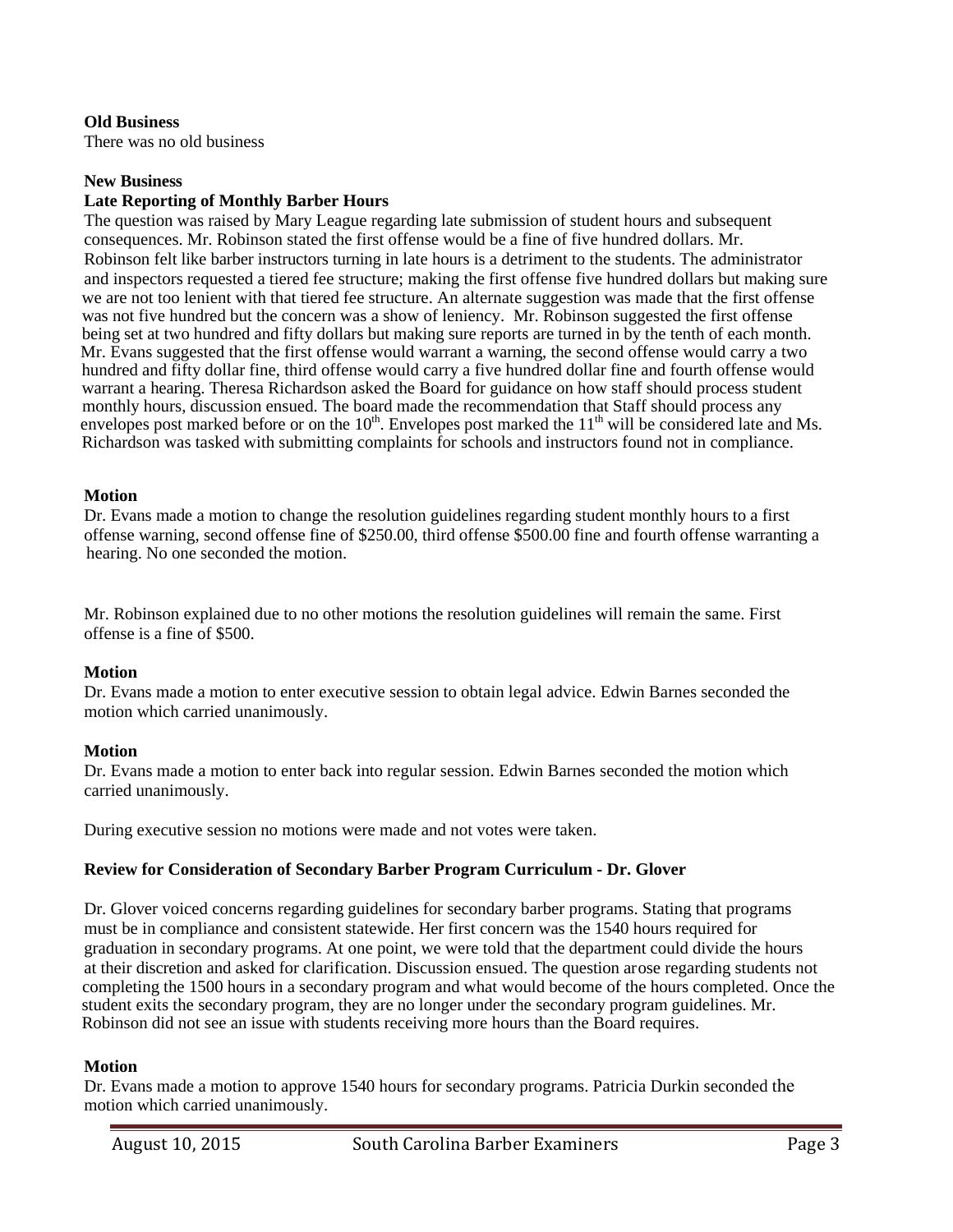## **Review of Consideration of Examination Site-Fairfield Career & Technology Center - Christopher Dinkins**

 Mr. Dinkins did not attend the meeting; however, the center was requesting to be approved as an additional testing site. Discussion ensued regarding adding appropriate examination sites throughout the state, making it easier for candidates to test. Mr. Robinson did not feel that Columbia should be the only location where graduates could test. The underlying issue was candidates having access to water because of the live shave portion of the exam and barber chairs. The Board wants the new locations to meet the same high standard approved in the past. This discussion was tabled for the next board meeting. Mr. Robinson asked schools to get in contact with the staff if they wished to become a testing site by submitting a letter and layout of the school.

Tracey Perlman requested to take a five minute break.

## **Meeting Called Back to Order**

## **Hearing - Tracey Perlman**

## **2014-24 Gary Champion (BOJ 71747)**

 On May 7, 2014 an inspection was conducted at All Stars Barbershop in Camden, South Carolina. Mr. Champion was working with an expired on the job training license. Mr. Champion only completed 1140 hours but he had a copy of a transcript showing he completed 1960. Mr. Cliburn Lane (barber instructor) had a letter from the respondent stating that he only completed 1140 hours. Mr. Champion did not appear to testify. Sharon Wolfe testified that Mr. Champion's student monthly hours showed completion of 1140 hours. Ms. Wolfe also confirmed the copy of the license Mr. Champion was working on the day of the inspection. Mr. Champion submitted an examination application to PCS showing that he completed 1960 hours but the name on the affidavit was not legible. Mr. Champion failed the theory examination and he does not have a license. The state alleged that Mr. Champion was not in compliance with S.C. Code 40-7- 30, S.C Code 40-7-200 and S.C Code 40-7-230(C)(3).

## **Motion**

 Mr. Robinson made a motion to go into executive session. Dr. Evans seconded the motion which carried unanimously.

## **Motion**

 Dr. Evans made a motion to come back from executive session and Edwin Barnes seconded the motion. During executive session no motions were made and no votes were taken.

## **Motion**

 Patricia Durkin made a motion that the State proved its case using Section 40-7-30 and 40-7-230 (C) but (3) the State did not meet the burden of proof for Section 40-7-200; therefore, Mr. Champion shall pay a fine in the amount of \$250.00 within 90 days without a public reprimand. Dr. Evans seconded the motion which carried unanimously.

## **Review for Consideration of a School Opening**

## **Dorchester County Career - James Boderick and Sheniqua Riley**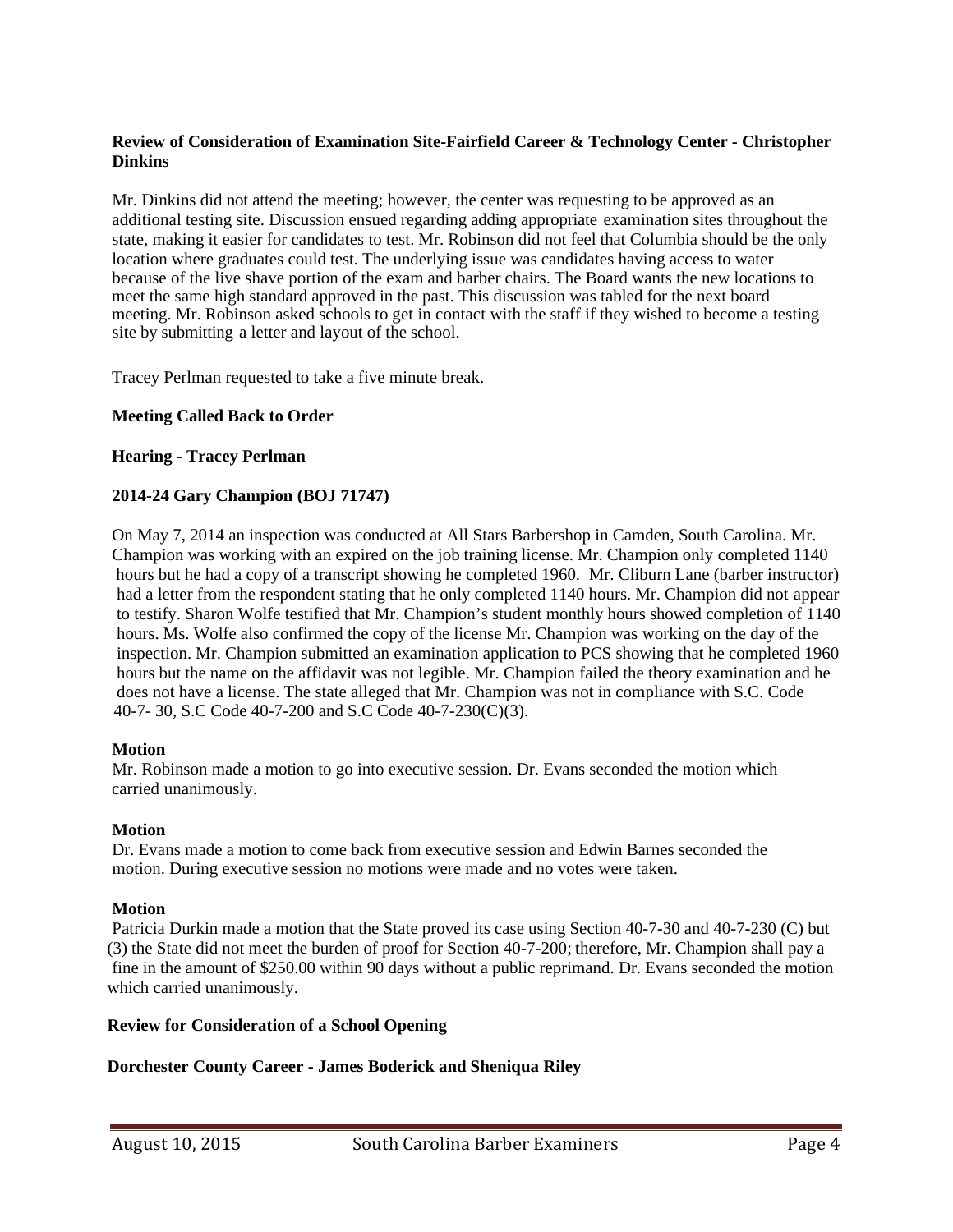Mr. Boderick and Ms. Riley appeared before the Board seeking approval for a secondary school. The school serves high school students from Districts 2 and 4 in Dorchester County. The school also is responsible for home study, private and virtual students in these districts. The school has being operating since 1973. The Barber program will consist of  $10^{th}$ ,  $11^{th}$  and  $12^{th}$  grade students. If a student does not complete hours in a secondary program, hours will not be able to transfer. The school is ready to open.

# **Motion**

 Dr. Evans made a motion to approve Dorchester County Career secondary barbering program pending an inspection from a board member and an inspector. Edwin Barnes seconded the motion which carried unanimously.

# **Protégé Barber College-Shanita Peppers and Okey Uzor**

 Ms. Peppers and Mr. Uzor appeared before the Board seeking approval for a new barber school. It will be a private barber school and the secondary instructor will be Rena Glenn. The planned opening date will be August 16, 2015. The building is freestanding, with 2500 total square feet. Mr. Okey Uzor is responsible for the school's financial aid.

# **Motion**

 Dr. Evans made a motion to approve Protégé Barber College pending inspection from a board member and an inspector. Patricia Durkin seconded the motion which carried unanimously.

# **Academy of Barber Training - Genia O'Bryant**

 Ms. O'Bryant appeared before the board seeking approval for a new barber school. The planned opening date is August 28, 2015. The school is 1600 square feet and adjacent to another building and secondary instructor will be Dorothy Jones.

# **Motion**

Ms. Durkin made a motion to approve the Academy of Barber Training pending a diagram of work stations, dryers, classrooms an inspection from a board member and an inspector. Dr. Evans seconded the motion which carried unanimously.

# **Profile Academy of Beauty & Barber – Dr. Zoraida Harley**

 Dr. Harley appeared before the Board seeking approval for a location change. The school will be moving into a free standing building. The planned opening date is August 18, 2015.

# **Motion**

 Dr. Evans made a motion to approve the location change. Patricia Durkin seconded the motion which carried unanimously.

# **Paul Mitchell the School-Columbia- Scott Bills**

 Mr. Bills appeared before the Board seeking approval for a new barber school. Paul Mitchell the School is an existing cosmetology school for the past 7 years. It has one of the top cosmetology programs in the State. They currently have 3 other locations: Charleston, Greenville and the third location is in Fayetteville, North Carolina. They are looking to add a barbering program at the Columbia location. The school will have 3 instructors and are adding an additional 600 square feet to the client floor and 500 square feet to the classroom. A solid wall will separate the cosmetology and barber program. The planned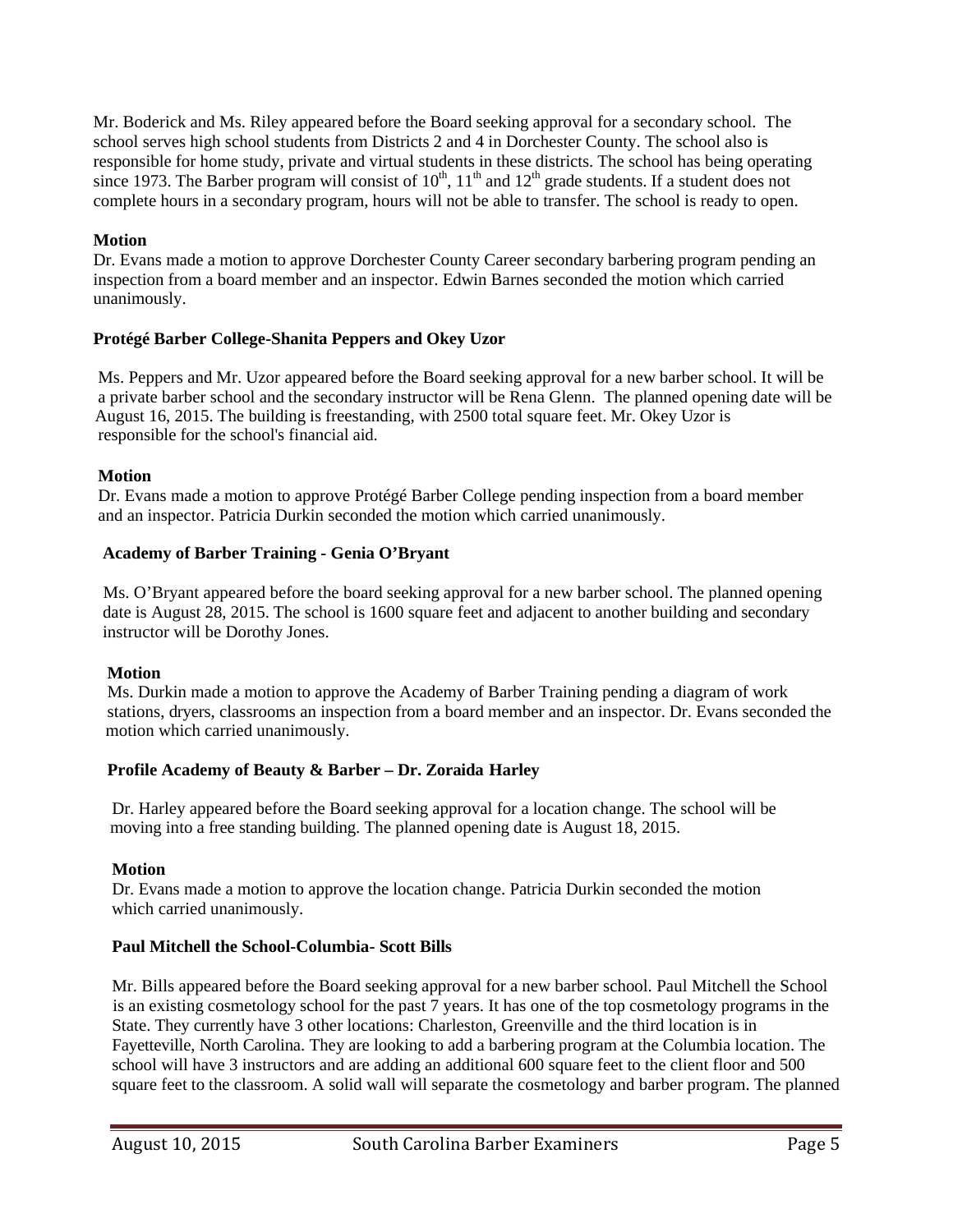opening date is November 1, 2015, pending construction. If not, the planned opening date will be January 1, 2016.

## **Motion**

 Dr. Evans made a motion to approve Paul Mitchell the School's barber program pending the receipt of the following information: school curriculum, a construction completion date, the barber instructor list and an inspection by a board member and LLR inspector. Edwin Barnes seconded the motion which carried unanimously.

## **Review for Consideration of Licensure with Background History**

# **Clifford Hoyles**

 Mr. Hoyles appeared before Board regarding the reinstatement of his registered barber license. Mr. Hoyles is currently on probation with the Board. The Order was dated March 6, 2014. Mr. Hoyles answered "YES" to the criminal background question on the renewal application. The new charges were from 2013 and the Board did not review those charges from the previous criminal background report. Mr. Hoyles was involved in vehicle accidents that resulted into a DUI and a drug charge. He stated that the accident changed his life. He was sentenced to 2 years of parole. After moving back to Rock Hill, Mr. Hoyles opened a barber shop. Mr. Holyes is giving back to the community by doing a back-to-school drive with a local news station. He will be giving out free haircuts. He is on parole until December 22, 2015; and is currently under supervision until October, 2015. He has to report to the parole office twice a week to pay fines and give clean urine samples. His parole will end December 22, 2015.

## **Motion**

 Edwin Barnes made a motion to continue probation for 2 years. Dr. Evans seconded the motion which carried unanimously.

## **Possible Revision to Crossover License Regulation**

 Ms. Richardson stated that while reviewing the Regulations and Statutes she found a direct conflict. Per Statute Section 40-7-230(d) (3), an individual can become a master hair care specialist by taking the examination if the individual is a South Carolina cosmetologist and licensed for two years. According to Regulation 17-51, there is a tiered system. Ms. Richardson made the recommendation that the Board go with the Statute instead of the Regulation. Discussion ensued. Mr. Robinson asked Ms. Richardson to assure this regulation change in language is updated for the January Regulatory meeting.

# **Review for Consideration of the Education Committee Recommendations**

 The education committee met July 6, 2015 and during the meeting six recommendations were made: (1) prior to a registered barber or master hair care specialist obtaining a barber instructor license a methods of teaching course should be completed in an accredited institution of higher learning facility by an instructor who has a minimum of a master degree in education;

(2) rotation of multiple practical examination sites;

 (3) utilize the 100 theory question examination for registered barber candidates without chemical knowledge;

- (4) combine the scope of practice for barber assistant and hair braiders;
- (5) clarity the scope of practice for a barber assistant;
- (6) Remove the hair braider examination and the application from the board's website. The education committee wants to review and consider using components of a natural hair styling examination that is offered by NIC. The current NIC natural hair styling examination is based on 150 hour curriculums.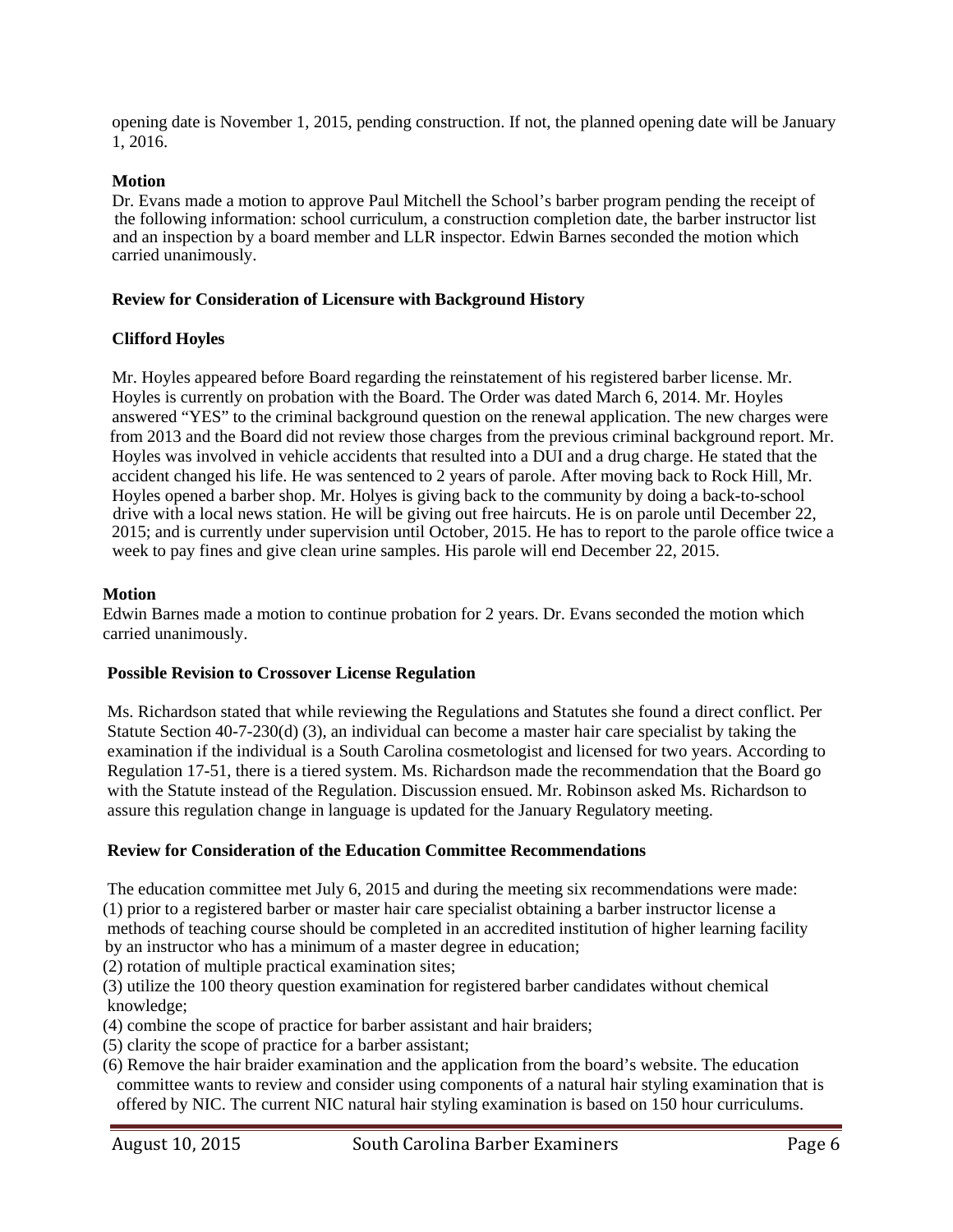## **Motion**

 Dr. Evans made a motion to approve a method of teaching course for the potential barber instructor candidates. Patricia Durkin seconded the motion with carried unanimously.

 Edwin Barnes made a motion for approval site to be routine throughout South Carolina. Patricia Durkin seconded the motion with carried unanimously.

 Edwin Barnes made a motion to move forward with the register barber theory exam to be move from 50 questions to 100 questions. Patricia Durkin seconded the motion with carried unanimously.

Mr. Robinson stated combining the scope of practice for the barber assistants and hair braiders needs further study and legal counsel.

 Mr. Robinson stated clarifying the scope of practice for a barber assistant needs further study and legal counsel.

Edwin Barnes made a motion to oversee the hair braider exam in person and remove the online examination until we are able to establish NIC examination. Patricia Durkin seconded the motion with carried unanimously.

#### **Discussion of Updates to the Statute-Holly Beeson**

Ms. Richardson and Mrs. League met with Mrs. Beeson to discuss some statute changes. The team worked to draft possible updates for the Board's review and approval. Most of the changes will be coming from Sections 40-7-230 and 40-7-250.

**SECTION 40-7-230.** Barber assistant; rRequirements for licensure; certificate of registration for registered as a barber assistant, barber apprentice, registered barber, or master haircare specialist, or barber instructor; 90-day permit.

(A) The board shall issue a license to practice as a barber assistant to a person who:

(1) is at least sixteen years of age;

(2) has passed a physical examination prescribed by the Department of Health and Environmental Control;

 (3) has been issued a student permit and completed six weeks' training as a barber assistant under the supervision of a registered licensed barber instructor who is qualified to train an assistant barber as provided for in Section 40-7- 290;

(4) has been examined by the board and has been determined to be qualified to give shampoos and manicures.

A barber assistant only may work under the direct supervision of a licensed barber or master haircare specialist.

The board may promulgate regulations for the purpose of examination, supervision, and licensing of these persons.

A barber assistant employed as of February 1, 1976, may within sixty days obtain a barber assistant license without further training or examination by paying the required fee.

(B) The board shall issue a certificate of registration license as a registered barber apprentice to a person who:

(1) is at least sixteen years of age and has achieved a ninth grade education or its equivalent;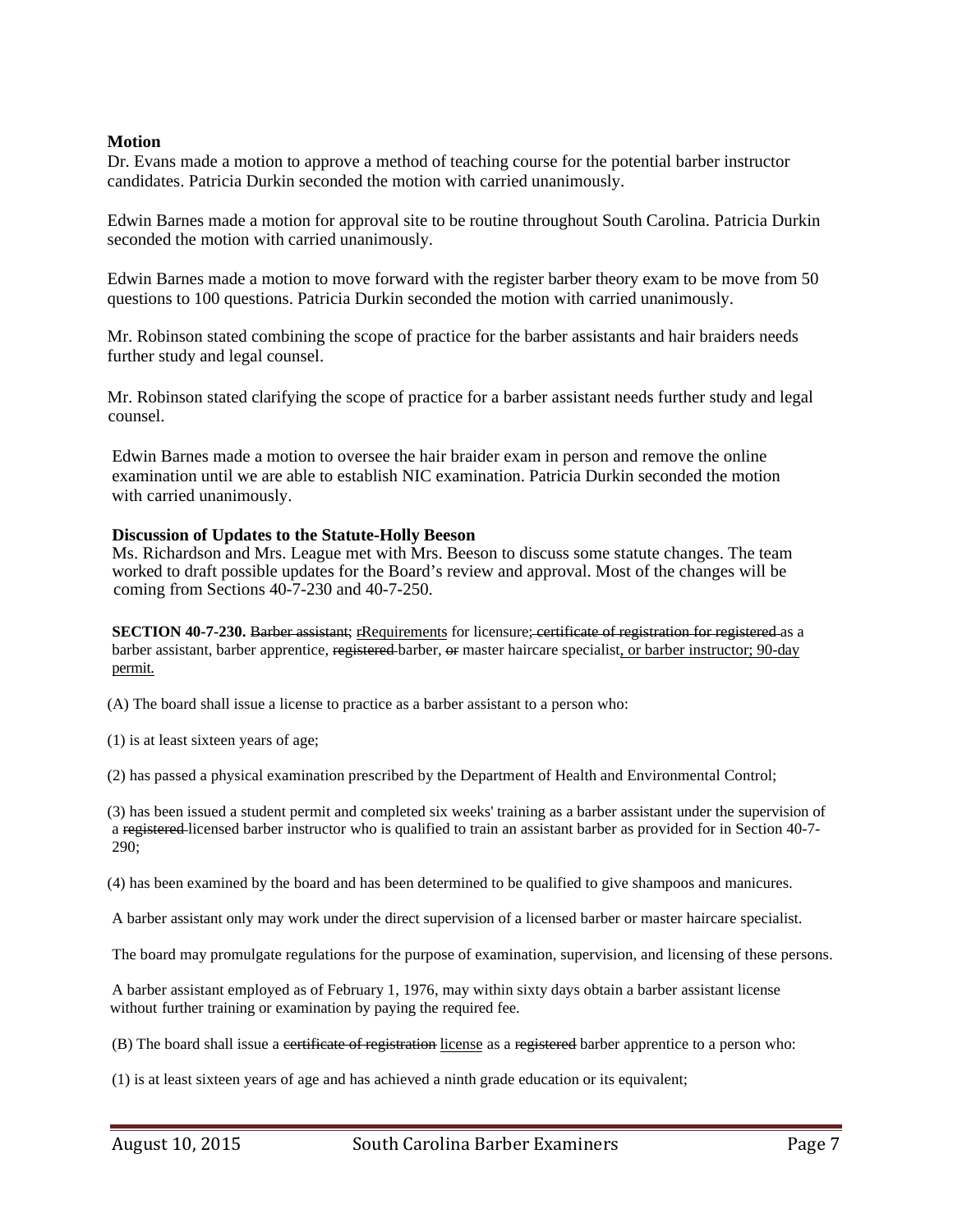(2) has passed a physical examination prescribed by the Department of Health and Environmental Control;

(3) has completed either:

(a) at least nine months' course fifteen hundred hours in a reliable barber school or college approved by the board; or

(b) twelve months' one thousand nine hundred twenty hours of training under the personal supervision o<del>f registered</del> a licensed barber instructor who has been examined by the board and who has been determined to be qualified to train student barbers under laws governing barber training in this State;

(4) has passed the examination prescribed by the board;

(5) has submitted the applicable fees established by the board in regulation.

(C) The board shall issue a certificate of registration as a registered license as a barber to a person who:

(1) is at least seventeen years of age;

(2) has passed a physical examination as prescribed by the board;

 (3) has practiced as a registered licensed apprentice for twelve months under the direct supervision of a -registered licensed barber or master haircare specialist, and this practice must have included at least one thousand nine hundred twenty hours, proof of which must be submitted to the board by affidavit of one registered licensed barber or by other methods of proof that the board may prescribe;

 (4) has passed the registered licensed barber examination prepared and conducted by the board to determine if the applicant has:

 (a) the requisite skill to perform properly all the duties associated with the practice of barbering including, but not 3 limited to, the ability of the applicant in the preparation of tools, shaving, haircutting, and all the duties and services incident to them;

(b) sufficient knowledge concerning diseases of the face, skin, and scalp.

(D) The board shall issue a certificate of registration license as a master hair care specialist to:

(1) a cosmetologist licensed under Chapter 13 who has:

(a) satisfied educational requirements prescribed by the board in regulation;

(b) passed the examination required by the board.

 (2) a person who after July 1, 1985, meets the requirements of subsection (C) and has passed a written and practical examination conducted by the board to determine the person's ability to use chemicals to wave, relax, straighten, or bleach the hair;

 (3) a cosmetologist licensed under Chapter 13 who has two or more years' experience working as a cosmetologist and after successfully completing a practical examination prescribed and conducted by the board. The examination shall include a basic tapered haircut.

(E) The board shall issue a certificate of registration license as a barber instructor to:

(1) a person who is a licensed barber or master haircare specialist; and

(2) have practiced for three years as a licensed barber or master haircare specialist

……………………………………………………………………...

(F) The board shall issue a 90-day permit to a student upon completion of at fifteen hundred hours in a

**Treliable barber school or college approved by the board or one thousand nine hundred twenty hours of training**  under the personal supervision of registered a licensed barber instructor who has been examined by the board and who has been determined to be qualified to train student barbers under laws governing barber training in this State, provided: